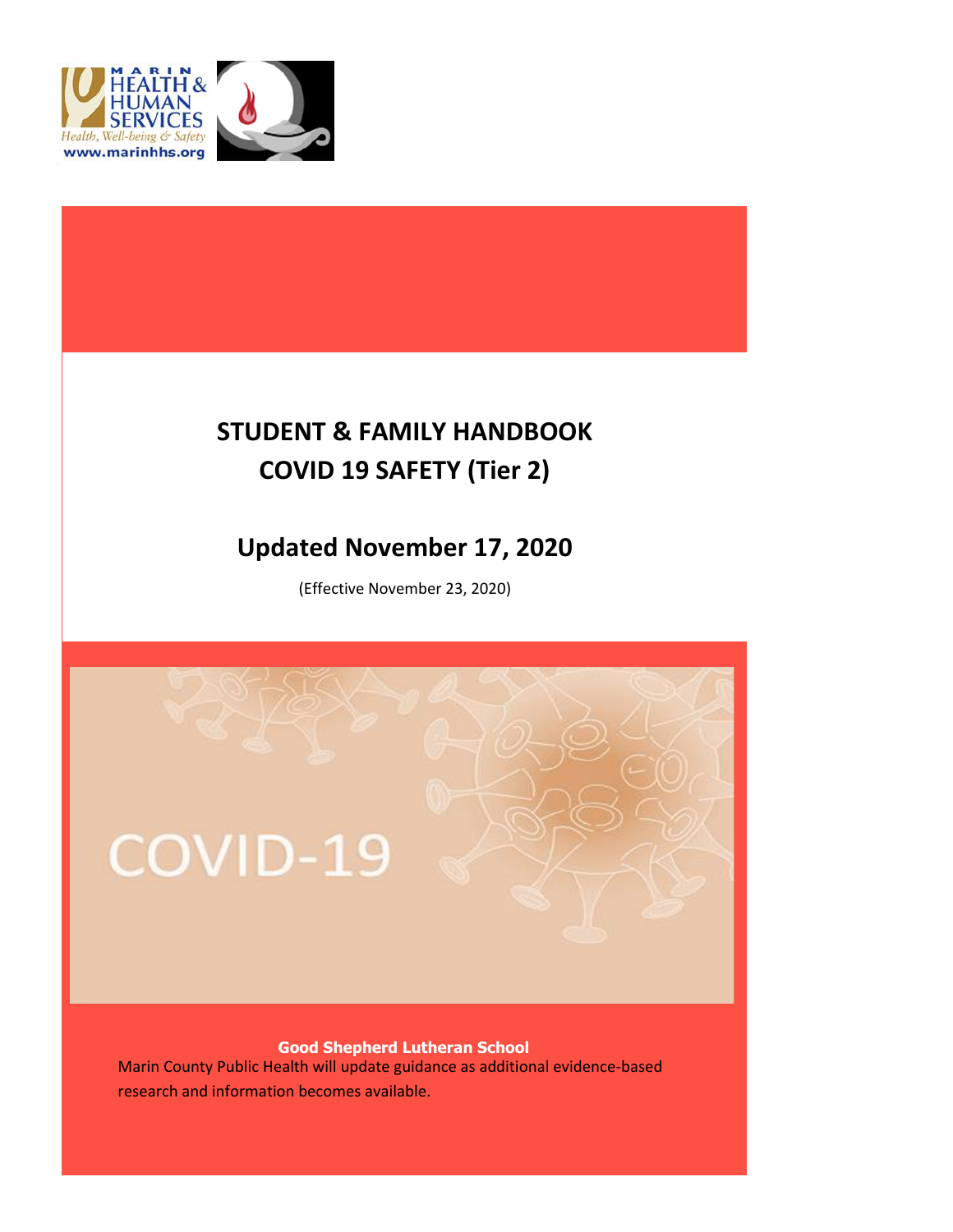# **Overview**

The goal of Good Shepherd Lutheran School is to ensure a safer return to school for all students and staff. This handbook was developed in partnership with the Marin School Nurses Organization (MSNO) to create healthier school environments during the COVID-19 pandemic. We are implementing enhanced health and safety practices and protocols based on guidance from the Marin County Office of Education (MCOE), Marin County Health and Human Services (MCHHS), the California Department of Education (CDE), the California Department of Public Health (CDPH), and the Centers for Disease Control and Prevention (CDC).

Please follow these guidelines to help us maintain a safe and healthy learning environment:

- ❏ Instruct your child / children in proper face covering, hand hygiene and respiratory etiquette.
- ❏ Restrict non-essential travel and social activity to reduce possible exposure to COVID-19.
- ❏ Limit participation in group activities and do not gather with more than 3 households.
- ❏ Follow Marin County Public Health's Holiday Travel and Gatherings Guidance.
- ❏ Follow CDPH November 13, 2020 Travel Advisory. Your family should self-quarantine for 14 days if you travel out-of-state.
- ❏ Children should not participate in more than three (3) cohorts.
	- o What is a cohort? A cohort is a group of children who stay together to minimize COVID-19 exposure by limiting cross-over. Examples include an elementary school class, aftercare, a youth sports club, a recreational class. Your household and transportation group (e.g., bus) are not considered cohorts.
- ❏ Maintain physical distance and wear face coverings.
	- $\circ$  Face coverings are required for students in 3rd grade and higher. Face coverings are strongly encouraged for students in transitional kindergarten through 2nd grade.
		- ❏ Instruct your child in the safely wearing and removal of face covers. Ensure your child arrives at school with a face covering daily (pack a back-up face covering in their backpack).
- ❏ Plan for possible cohort or school closures.
- ❏ Review your school's site-specific protection plan (SSSPP). Talk to your child about precautions to take at school.
- ❏ Instruct your child to visit the school health office only if they feel sick.
- ❏ Check your household and child / children each morning for signs of illness.
	- $\frac{1}{2}$  \*\*\*Anyone who has engaged in a high-risk activity (e.g., private gatherings > 3 households, non-essential travel) should self-quarantine for 14 days and get tested for COVID-19 if they develop any symptoms, incl. runny nose / congestion. Most people who become sick develop symptoms 5 to 7 days after exposure and can be contagious 2 days before becoming sick.
	- $\circ$  Do not pre-medicate your child with symptomatic relief medications (e.g., ibuprofen [Motrin], acetaminophen [Tylenol], pseudoephedrine [Sudafed], diphenhydramine [Benadryl]) unless for known, chronic conditions; e.g., seasonal allergies; sinusitis)
	- $\circ$  Do not send your child / children to school if they or anyone in the household (e.g., caregivers, siblings) exhibit any symptoms of COVID-19. Per CDC, people with COVID-19 have had a wide range of symptoms reported – ranging from mild symptoms to severe illness. Symptoms may appear 2-14 days after exposure to the virus.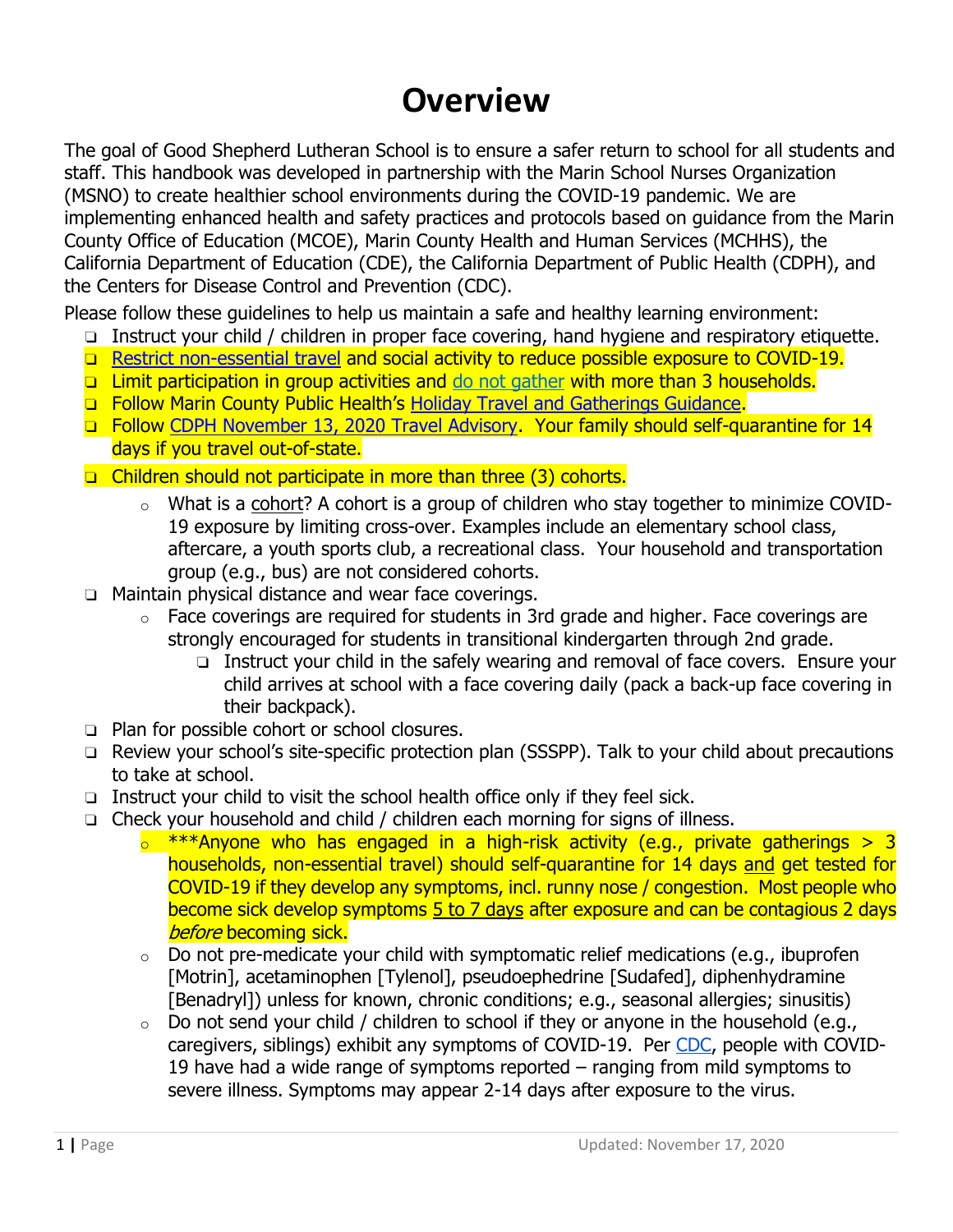#### o **Test or 10** -

- ❏ If a student has key symptoms of COVID-19 (cough shortness of breath / difficulty breathing • loss of taste or smell) or any of the following symptoms (fever (100.4°F/38°C or higher) or chills • sore throat • headache • nausea or vomiting • diarrhea), they must be tested for COVID-19 or evaluated by healthcare provider. If not, they must stay at home and isolate for at least 10 days.
	- Students may return to school after they test negative for COVID-19 with copy of a negative test; or, after school receives clearance from a healthcare provider; and, their symptoms are improving; and, they are fever-free for 24 hours without the use of fever-reducing medications.
- ❏ Siblings and other household contacts must stay home until a negative COVID-19 test is confirmed or a healthcare provider provides an alternate diagnosis.
- $\circ$  If a student has body ache, fatigue, or congestion / runny nose, they may return to school after symptoms improved. Siblings and other household contacts do *not* need to stay home **Important**: A school nurse may require a healthcare provider evaluation if they suspect COVID-19.

#### ❏ **Notify the school** immediately if:

- $\circ$  Your child is being evaluated for COVID-19. They may return to school if they test negative with copy of a negative test (if no history of COVID-19 exposure).
- o A household member is being evaluated for COVID-19. The household member must isolate / quarantine as appropriate.
	- **□** Your child / children *must stay home* until the household member tests negative for COVID-19.
	- ❏ If the household member tests positive for COVID-19, your child / children must quarantine for 14 days from their last contact with the household member. Even if they test negative for COVID-19, they may not return to school and must complete their 14-day quarantine.
- $\circ$  A household member is identified as a close contact to a known COVID-19 case. They must isolate / quarantine as indicated.
- $\circ$  Your child has had close contact with someone who has tested positive for COVID-19. They should be tested  $5 - 7$  days after their last contact with the person who has COVID-19.
	- □ Your child must stay at home and quarantine for 14 days after their last contact with the person who has COVID-19. They *may not* return to school even if they test negative for COVID-19. They must complete their quarantine.

#### **More resources can be found at:**

Marin County Health and Human Services Coronavirus Information Marin County Health and Human Services Coronavirus Information - Schools Marin County Office of Education (MCOE) website MCOE Rethinking Schools

For questions about COVID-19, please call the Marin Health and Human Services phone call center at (415) 473-7191 [9:30 a.m. to noon and 1 to 5 p.m. weekdays]. Interpreter services are available.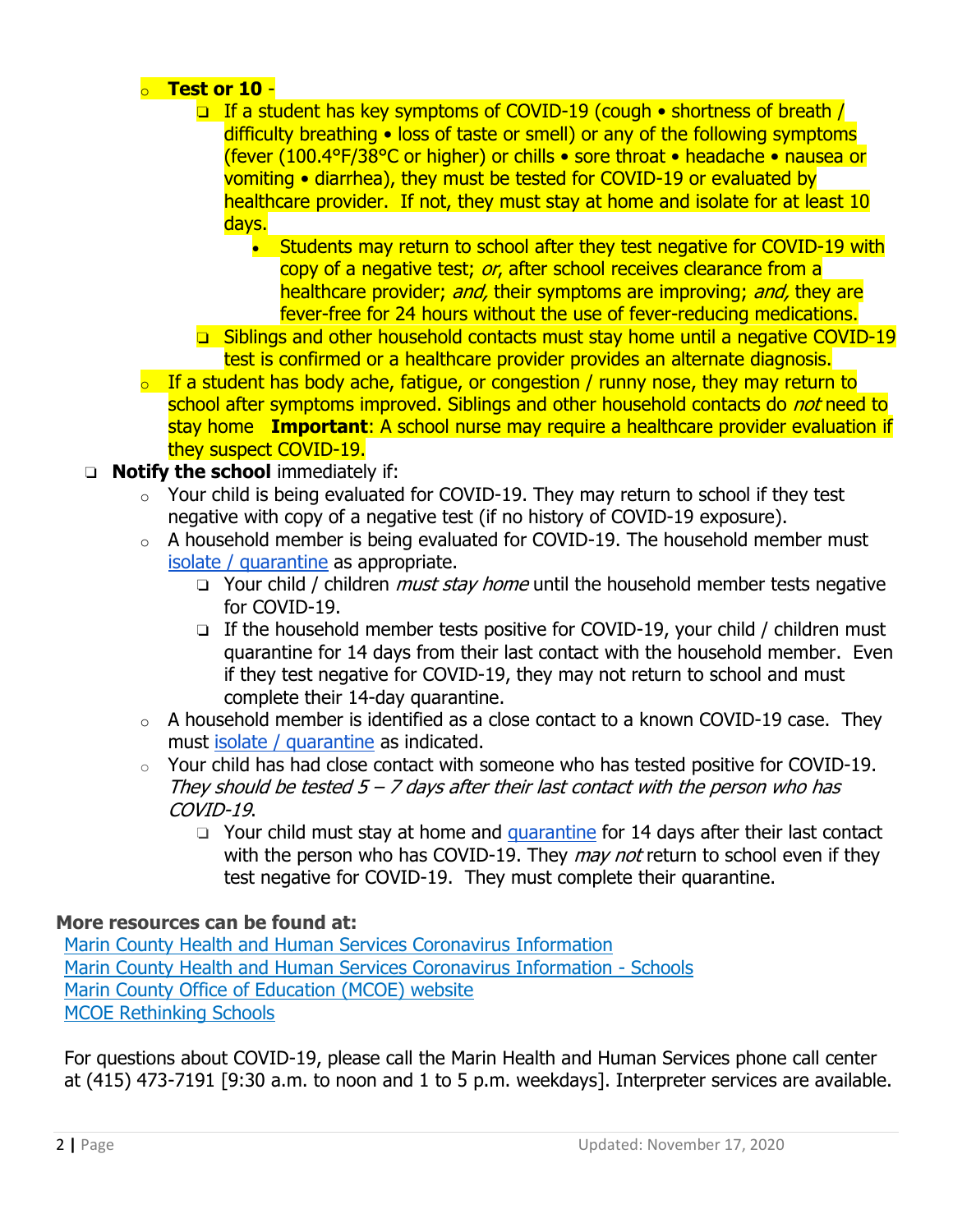#### **Parent / Guardian Community Health Pledge**

In order to foster the safety of our students, staff, and parents in our school community, I pledge to:

- Self-quarantine my child / children for 14 days if they engage in a high-risk activity (e.g., private gatherings > 3 households, non-essential travel) and have them tested for COVID-19 if they develop any symptoms, incl. runny nose / congestion. Most people who become sick develop symptoms 5 to 7 days after exposure and can be contagious 2 days *before* becoming sick.
- Abstain from pre-medicating my child / children with symptomatic relief medications unless for known chronic conditions; e.g., seasonal allergies; sinusitis.
- Conduct daily home symptom screening of my child / children.
	- $\circ$  Keep my child / children home when they are sick *or* if a household member *any* of the following symptoms (cough • shortness of breath / difficulty breathing • loss of taste or smell • fever [100.4°F/38°C or greater] or chills • sore throat • headache • nausea or vomiting • diarrhea • body ache • fatigue • congestion / runny nose) [Effective November 23, 2020].
	- $\circ$  Schedule COVID-19 testing and/or visit with a healthcare provider if my child / children have any of the key symptoms of COVID-19 (cough • shortness of breath / difficulty breathing • loss of taste or smell) or *any* of the following symptoms (fever [100.4°F/38°C or greater] or chills • sore throat • headache • nausea or vomiting • diarrhea)
	- o A student (**under 18 years old**) who has any of the following symptoms (body ache, fatigue, congestion / runny nose) may return to school when symptoms improved. COVID-19 testing and/or healthcare provider evaluation are *not* necessary unless required by a school nurse who suspects COVID-19 [Effective November 23, 2020].
	- $\circ$  \*Students / staff who present with these symptoms but have tested positive for COVID-19 in the past 3 months, should not have repeat COVID-19 testing. They should be evaluated by a healthcare provider.
- Notify the school immediately if:
	- o My child / children or a household member has a known COVID-19 exposure.
	- $\circ$  My child / children or a household member is being tested for COVID-19.
- Follow Marin County Public Health's isolate / quarantine orders, if indicated.
- Abstain from gathering with more than 3 households.
- Limit my family's travel and social activity to reduce possible exposure to COVID-19.
- Limit my child's / children's participation to three (3) cohorts.
- Read and agree to follow the School Site Specific Protection Plan (SSSPP), this COVID-19 Safety Student and Family Handbook, and other policies that my school may adopt throughout the school year, and I agree to use my best efforts to have my child(ren) comply with the policies. I understand that the plans and policies may be updated throughout the year as public health information develops, and I agree to review and comply with updates.

 $\frac{1}{2}$  ,  $\frac{1}{2}$  ,  $\frac{1}{2}$  ,  $\frac{1}{2}$  ,  $\frac{1}{2}$  ,  $\frac{1}{2}$  ,  $\frac{1}{2}$  ,  $\frac{1}{2}$  ,  $\frac{1}{2}$  ,  $\frac{1}{2}$  ,  $\frac{1}{2}$  ,  $\frac{1}{2}$  ,  $\frac{1}{2}$  ,  $\frac{1}{2}$  ,  $\frac{1}{2}$  ,  $\frac{1}{2}$  ,  $\frac{1}{2}$  ,  $\frac{1}{2}$  ,  $\frac{1$ Parent / Guardian Name Parent / Guardian Signature Date

Parents / guardians must be available, or have an emergency contact available, to pick up their child / children within 30 minutes from school if they develop COVID-19 symptoms at school. If the school is unable to reach the child's parents within 5 minutes, the emergency contact will be called to pick up the child. The student cannot wait in an isolation area for the rest of the school day.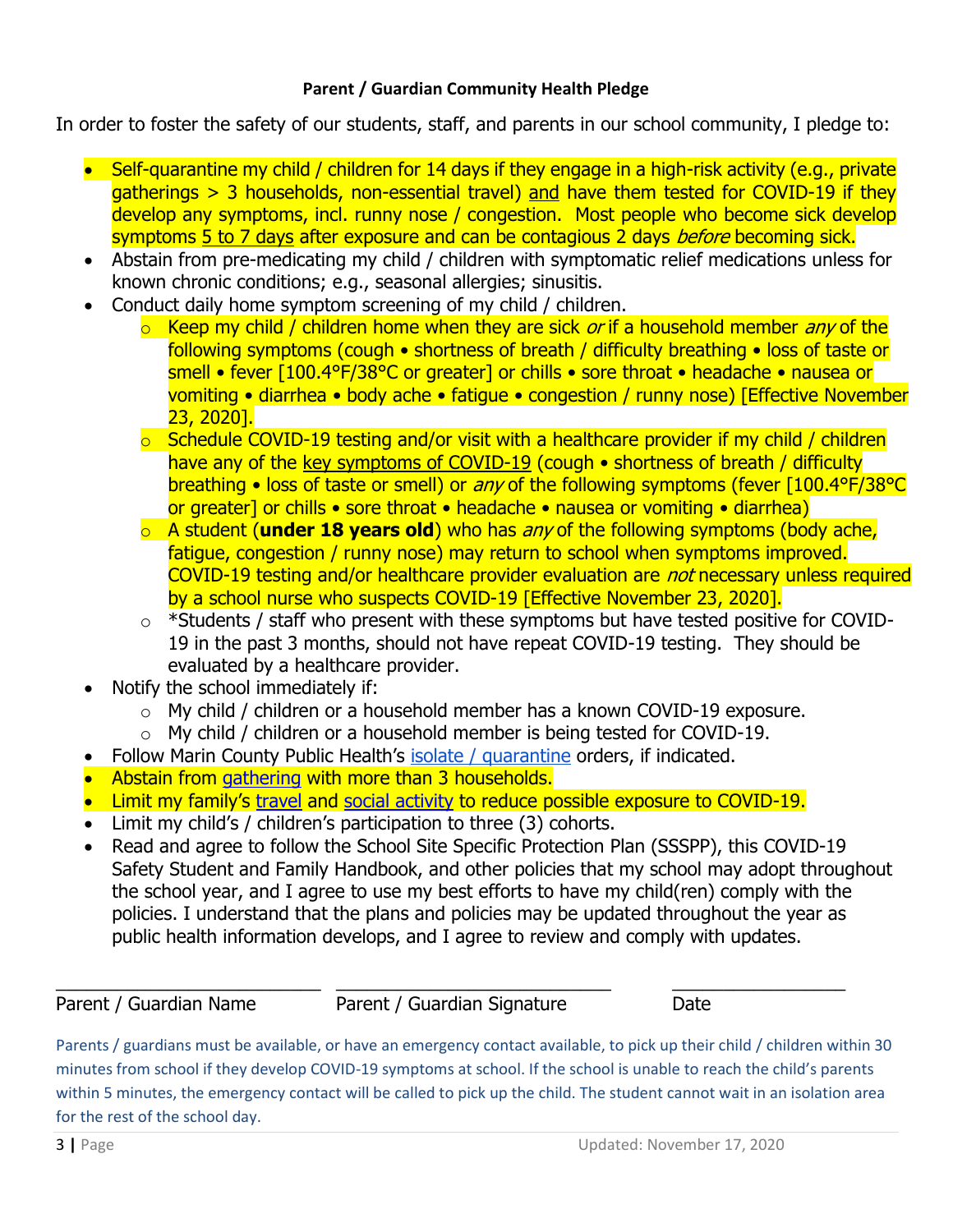# **Designated COVID-19 Contacts**

The designated person at each site listed on the following page is responsible for:

- Maintaining communication systems that allow staff and families to self-report symptoms and receive prompt notifications of exposures and closures while maintaining confidentiality
- Providing impacted individuals with family-student guidance documents, including materials in Spanish as needed
- Responding to COVID-19 concerns

#### **Elementary Schools**

| <b>School Site:</b>             | Contact:          | <b>Phone:</b>            | Email:                           |
|---------------------------------|-------------------|--------------------------|----------------------------------|
| Elementary                      | Elanor Thompson   | 415-897-2510<br>ext. 108 | Elanor.thompson@gslsnovato.org   |
| Elementary and<br>preschool     | Kristin Lorenz    | 415-897-2510<br>ext. 103 | Krisitn.lorenz@gslsnovato.org    |
| Elementary and<br>Middle School | Laura Fitzpatrick | 415-897-2510<br>ext. 102 | Laura.fitzpatrick@gslsnovato.org |
|                                 |                   |                          |                                  |

### **Middle School**

| <b>School Site:</b> | Contact:  | <b>Phone:</b> | Email:                                 |
|---------------------|-----------|---------------|----------------------------------------|
| 710 Wilson- MS      | Annie Fox |               | 415-897-8099 Andrea.fox@gslsnovato.org |
|                     |           |               |                                        |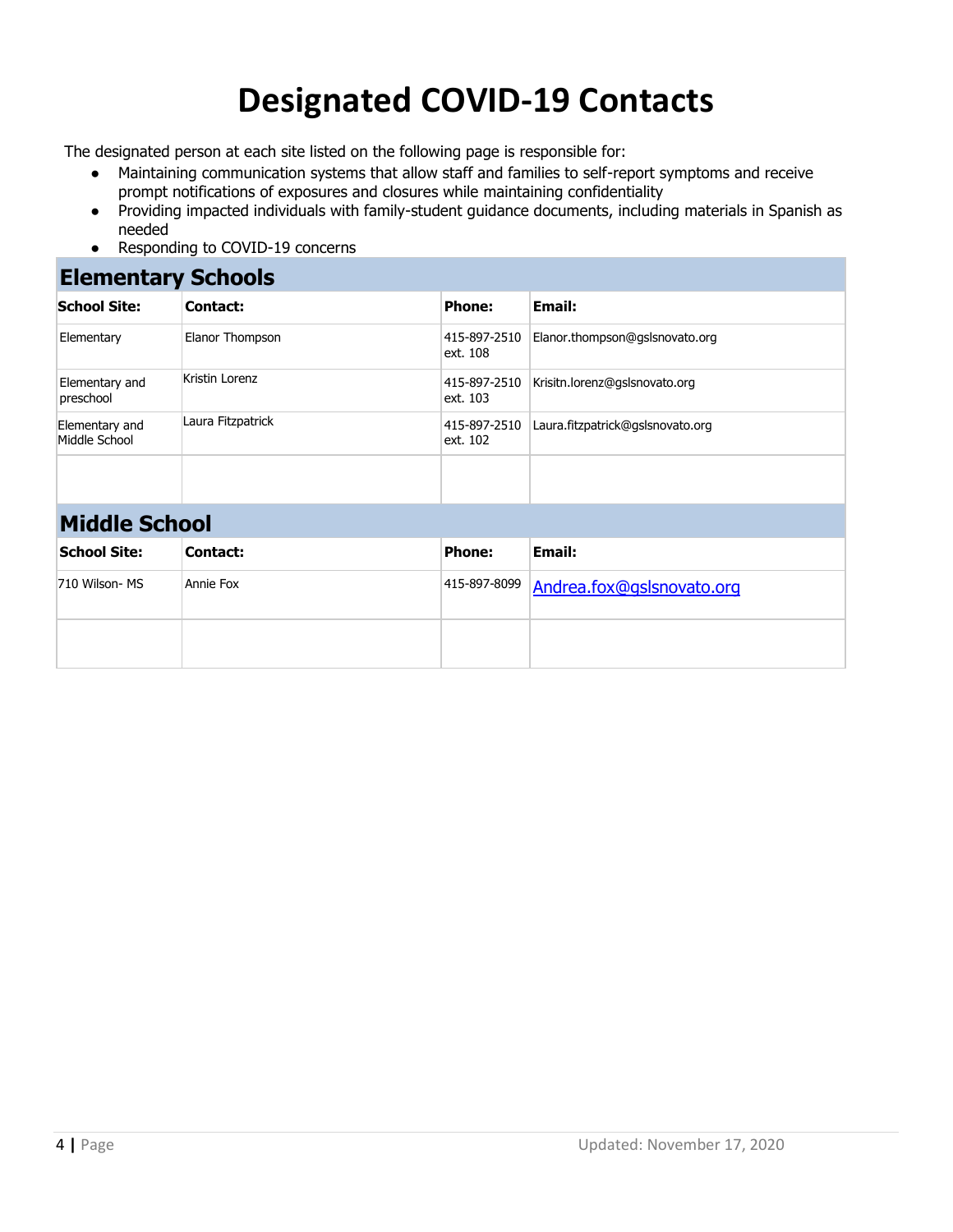# **Preventive Measures at School**

### Daily Home Symptom Screening

Marin County Public Health requires daily home symptom screening before sending your child / children to school.

Students should not be re-tested for COVID-19 within 3 months of initial COVID-19 infection. If they develop symptoms consistent with COVID-19, they should be evaluated by a healthcare provider.

#### **Symptoms**

- If your child / children have any of the following symptoms (cough shortness of breath / difficulty breathing • loss of taste or smell • fever [100.4°F/38°C or greater] or chills • sore throat • headache • nausea or vomiting • diarrhea), they must schedule COVID-19 testing and/or visit with a healthcare provider.
	- Siblings and other household contacts must stay home until a negative COVID-19 test is confirmed or a healthcare provider provides an alternate diagnosis (e.g., migraine, strep throat).
	- The sick person may return to school after they test negative for COVID-19 (with copy of a negative test) or after being evaluated by a healthcare provider and given an alternate diagnosis (with clearance from healthcare provider to return to school);
		- if symptoms have improved **AND** the sick person is fever-free for > 24 hours w/o fever reducing medications.
	- $\circ$  If the sick person is not tested or evaluated by a healthcare provider, they must stay at home and isolate for at least 10 days **(Test or 10)**.
- If your child / children have any of the following symptoms (body ache fatigue congestion / runny nose), they may return to school after symptoms have improved.
	- Siblings and other household contacts do not need to stay home.
	- COVID-19 testing and/or healthcare provider evaluation are *not* necessary unless required by a school nurse who suspects COVID-19 [Effective November 23, 2020].
- **•** If a household member (incl. caregiver) has any of the following symptoms (cough  $\bullet$ shortness of breath / difficulty breathing • loss of taste or smell • fever [100.4°F/38°C or greater] or chills • sore throat • headache • nausea or vomiting • diarrhea • body ache • fatigue • congestion / runny nose)
	- They should contact their healthcare provider or schedule testing immediately.
	- Students and staff must stay home until their household member tests negative for COVID-19.
	- $\circ$  If the household member tests positive for COVID-19, your family must quarantine for 14 days from their last contact.
- $\Box$  Students with known underlying health conditions may be at increased risk of severe illness. These health conditions may include diabetes (Type I and II), immune system deficiencies, or chronic respiratory conditions. If your child has a chronic health condition, please consult with your child's healthcare provider to determine if/when it is safe to attend school.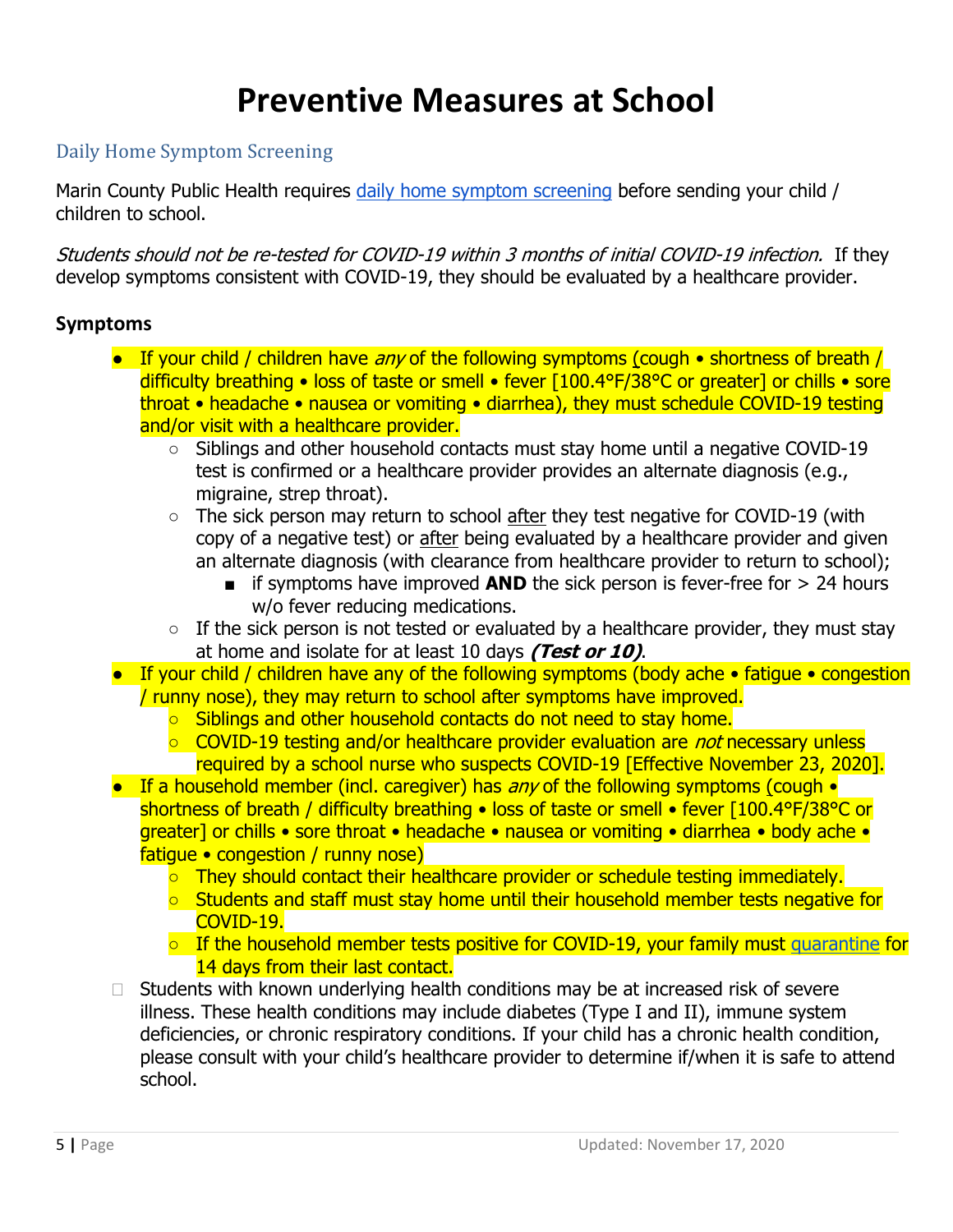$\Box$  If a child has a known condition with a chronic symptom (e.g., asthma, migraine), their healthcare provider may provide documentation and recommendations about how to evaluate symptoms in the daily checks (e.g., cough, difficulty breathing)

#### Close Contact/Potential Exposure

- If a household member is being evaluated for COVID-19 or has a known COVID-19 exposure, the household member must isolate/quarantine as appropriate. Your child / children must stay home until the household member tests negative for COVID-19. If the household member tests positive for COVID-19, your child / children must quarantine for 14 days from their last contact.
- If your child / children had close contact (within 6 feet of an infected person for at least 15 minutes) with a person who has tested positive for COVID-19, they must stay at home and quarantine for 14 days after their last contact with the person who has COVID-19. Your child / children should be tested for COVID-19 five to seven days after their last exposure.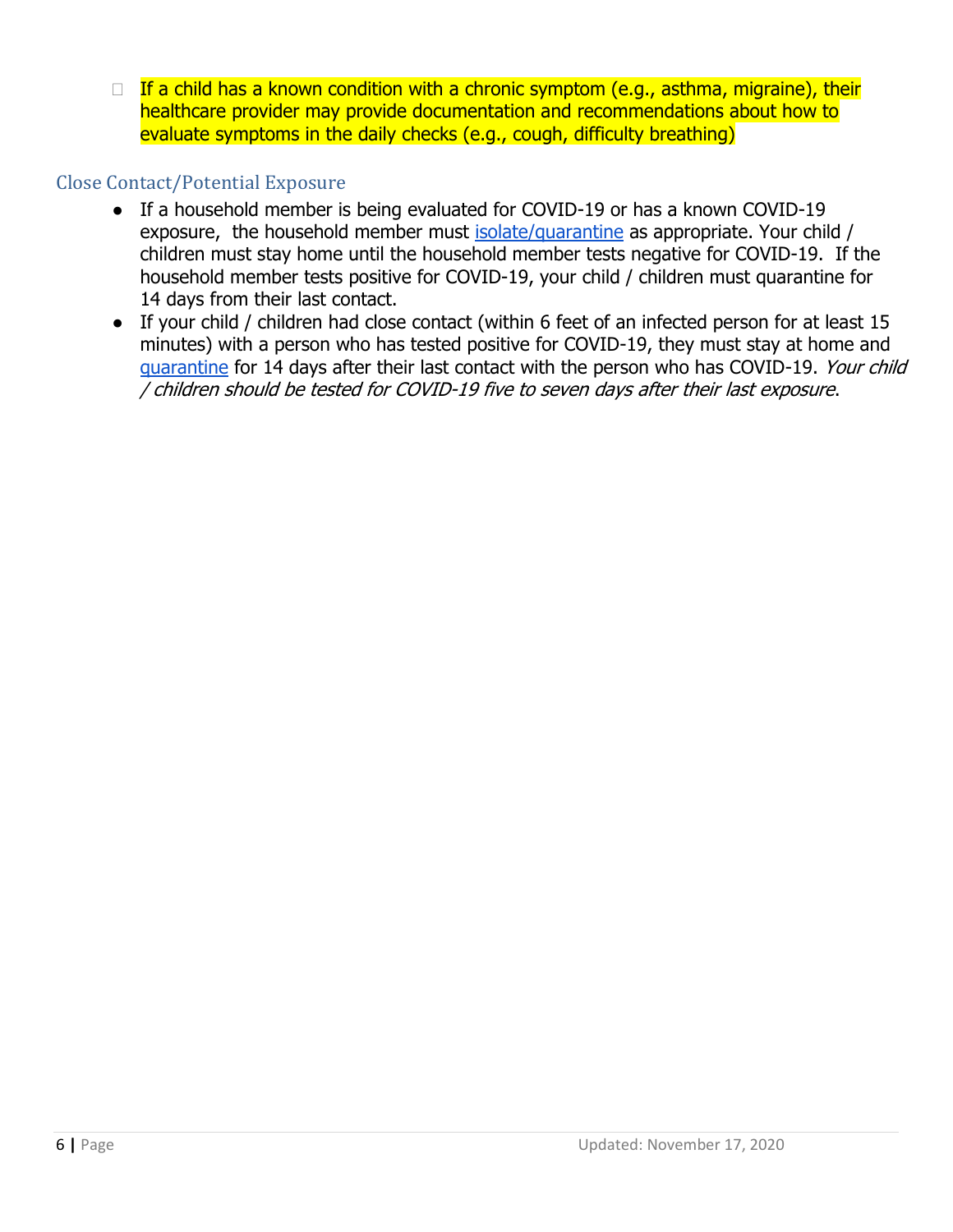### Arrival at School and Departure from School

Schedules for arrivals will be strategically coordinated to prevent mixing of classroom cohorts. There will be designated areas for entry to and exit from the school. Your school will provide information on their specific protocols for the drop-off and pick-up process.

#### **{Arrival at school and departure from school is site specific by schools.**

Parents will need to stay in the car when they drop off their child / children.

- Students will need to go directly to their designated classroom or meeting location for daily student health check in.
- Physical distancing protocols will be followed to minimize contact between students, families and staff.

#### Physical Distancing

Marin County Public Health recommends that physical distancing of six feet be maintained between adults and students; four to six feet distance is permissible between students within a classroom or instructional area. GSLS have the following measures in place to ensure students stay at least 6 feet apart while in lines, hallways, and at all other times:

- Tape on floors and sidewalks to indicate 6 feet distance
- Signs on walls to serve as a reminder to stay 6 feet away from others
- One-way routes in some hallways
- Classroom seating/desks spaced 4-6 ft apart
- Outdoor learning spaces utilized when practicable

#### Gatherings, Visitors, and Field Trips

Generally, visitors (including parents) will not be allowed on campus. Student assemblies, parent meetings, field trips, special performances, and student assemblies will be conducted via a virtual platform whenever possible. Schools will promote distancing of at least 6 feet between people in person and limit the size of groups.

#### Shared Objects

The following guidelines will be followed regarding shared objects:

- Discourage students from sharing items that are difficult to clean, sanitize or disinfect.
- Keep each child's belongings separated from others' and in individually labeled containers, cubbies or other areas.
- Limit sharing of supplies between students and disinfect between uses if sharing is unavoidable.
- Ensure adequate supplies to minimize sharing of high touch materials to the extent possible (e.g., assigning each student their own art supplies, equipment) or limit use of supplies and equipment by one group of children at a time and clean and disinfect between uses.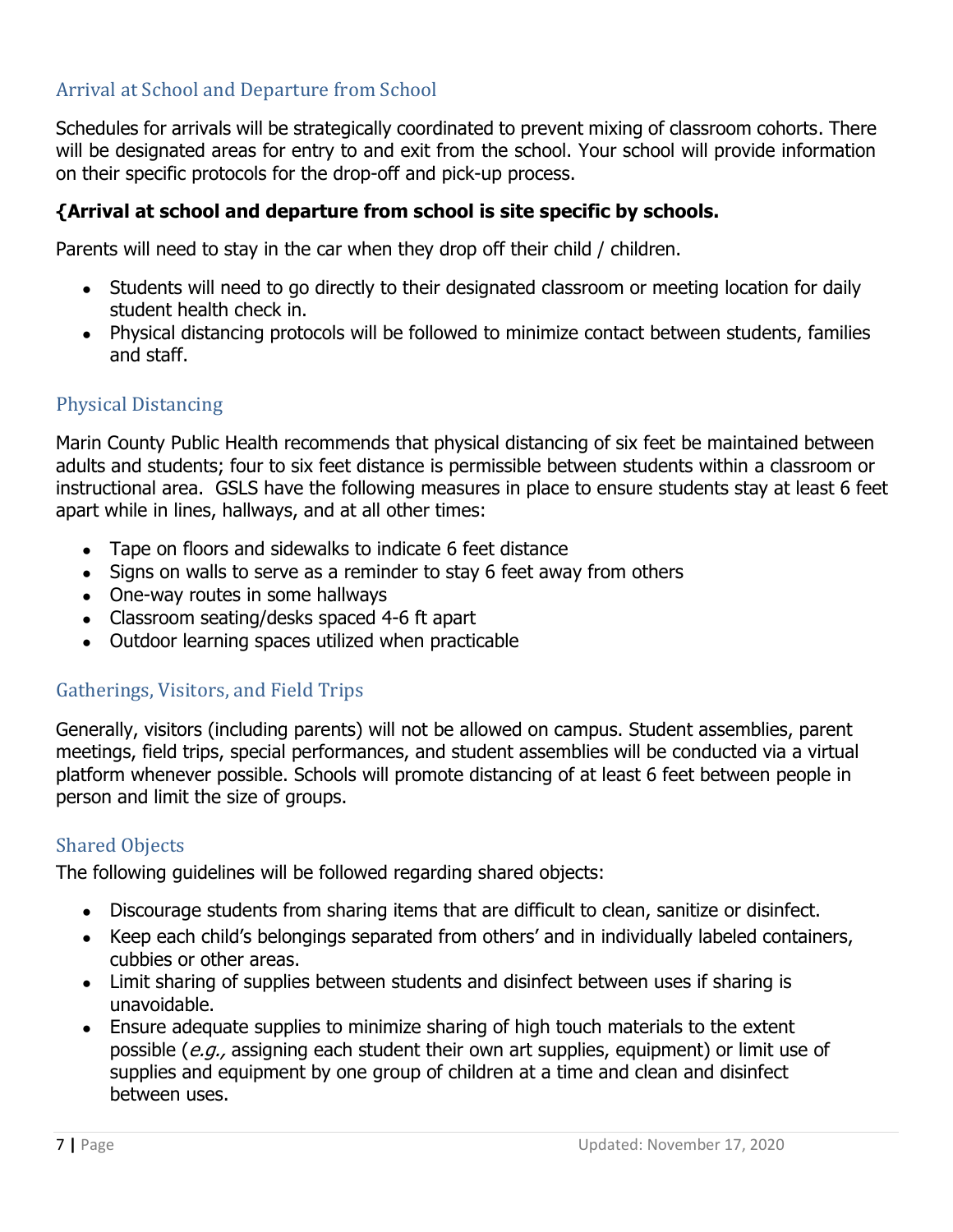#### Water Access

Students should bring **a personal labeled water bottle of their own from home that they do not share**. All drinking fountains will be disabled in order to reduce virus transmission.

#### Food Guidelines and Food Services

Good Shepherd Lutheran School plans to adhere to the following guidelines:

- Students should bring hearty snacks to sustain them throughout their day at school.
- Students will be safely separated by cohorts while maintaining the social distance standards with proper disinfection after each use. The safety of children with food allergies will be ensured.
- If food is offered at any event, have pre-packaged boxes or bags for each attendee instead of a buffet or family-style meal.
- Students will be required to wash hands or use hand sanitizer before and after any snack time.

# **Health and Hygiene Practices**

#### Face Coverings

California has mandated that face coverings will be required in indoor settings for everyone over the age of two. This is part of a statewide effort to help stop the spread of COVID-19. Face coverings are **required** to be worn by all staff and students (3rd grade and above) unless exempt for medical reasons, **in which case a healthcare provider's note is required**. If a student does not have a face covering or has lost theirs, one will be provided. Students who refuse to wear their face covering will be sent home.

Face coverings may be removed for meals, snacks, or when it needs to be replaced. When a face covering is temporarily removed, it should be placed in a sealable plastic container or bag provided by parents (clearly marked with the student's name).

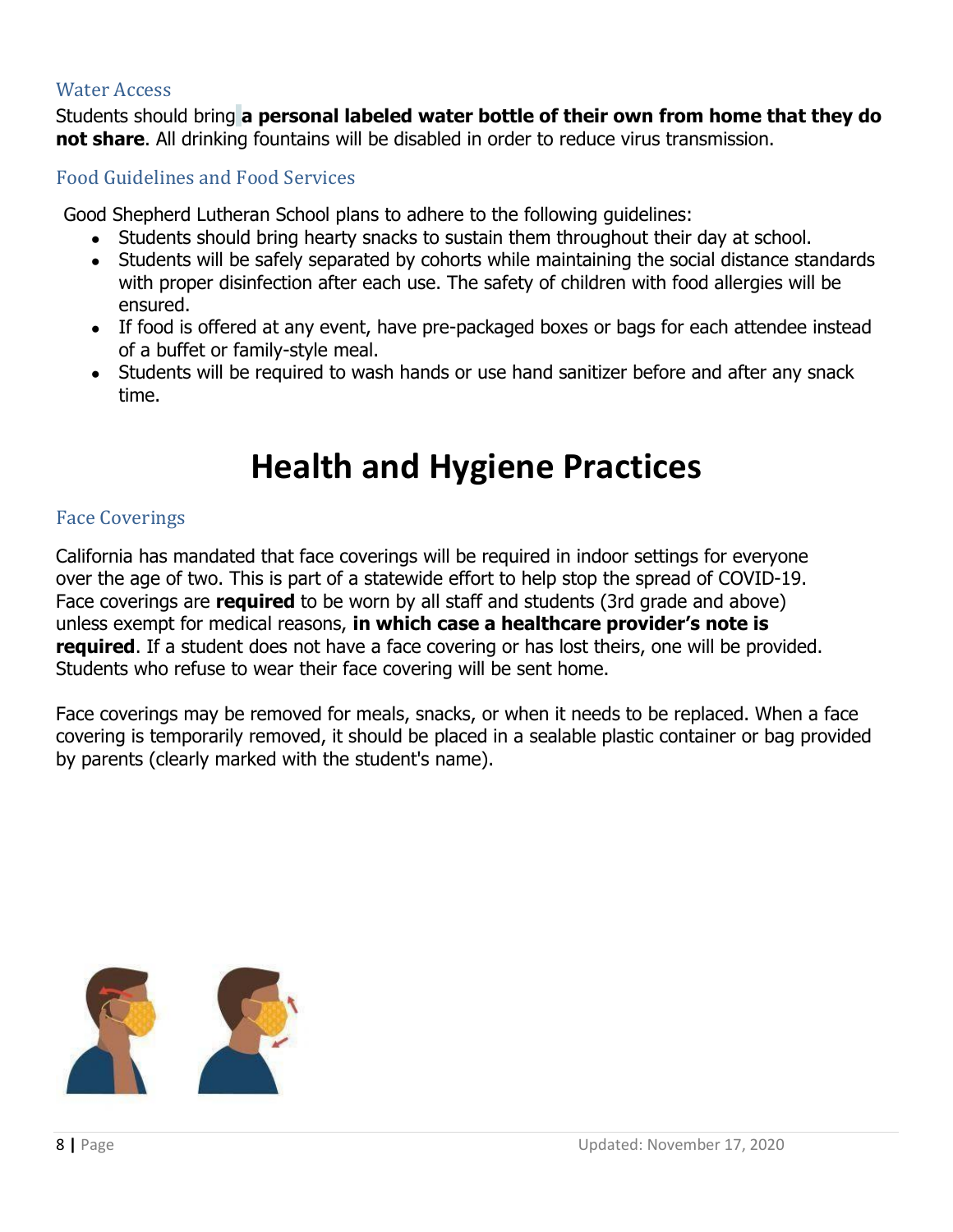Face coverings should not be placed on:

- Children younger than 2 years old
- Anyone who has trouble breathing or is unconscious
- Anyone who is incapacitated or otherwise unable to remove the face-covering without assistance

### **Acceptable face coverings**

A face covering means: a covering made of fabric that covers only the nose and mouth and surrounding areas of the lower face. Early research shows a high thread-count cotton outperforms low threadcount and synthetic materials. Examples include: a cloth face cover, homemade ear loop mask, or surgical mask

#### **Unacceptable face coverings**

● Halloween or plastic masks, ski masks with holes for the nose or mouth, or masks that have a one-way valve designed for easier breathing (the valves are often a raised plastic disk about the size of a quarter, on the front or side of the mask)



● Face coverings worn by students must be appropriate and meet district dress code requirements (e.g. no inappropriate fabric patterns, no Halloween masks, no hate symbols, etc.)

#### **Wearing face coverings correctly**

- Wash your hands before putting on your face covering
- Put it over your nose and mouth and secure it under your chin
- Try to fit it snugly against the sides of your face
- Make sure you can breathe easily
- Avoid touching the face-covering while it is on. If you do need to touch or adjust the face covering, wash your hands right away.

#### **Removing face coverings correctly**

Be careful not to touch your eyes, nose, and mouth when removing. Wash hands immediately after removing. Consult the CDC's guidance, "How to Safely Wear and Take Off a Cloth Face Covering" (English) (Spanish)

- Untie the strings behind your head or stretch the ear loops
- Handle only by the ear loops or ties
- Fold outside corners together
- Place covering in the washing machine (learn more about how to wash face coverings.)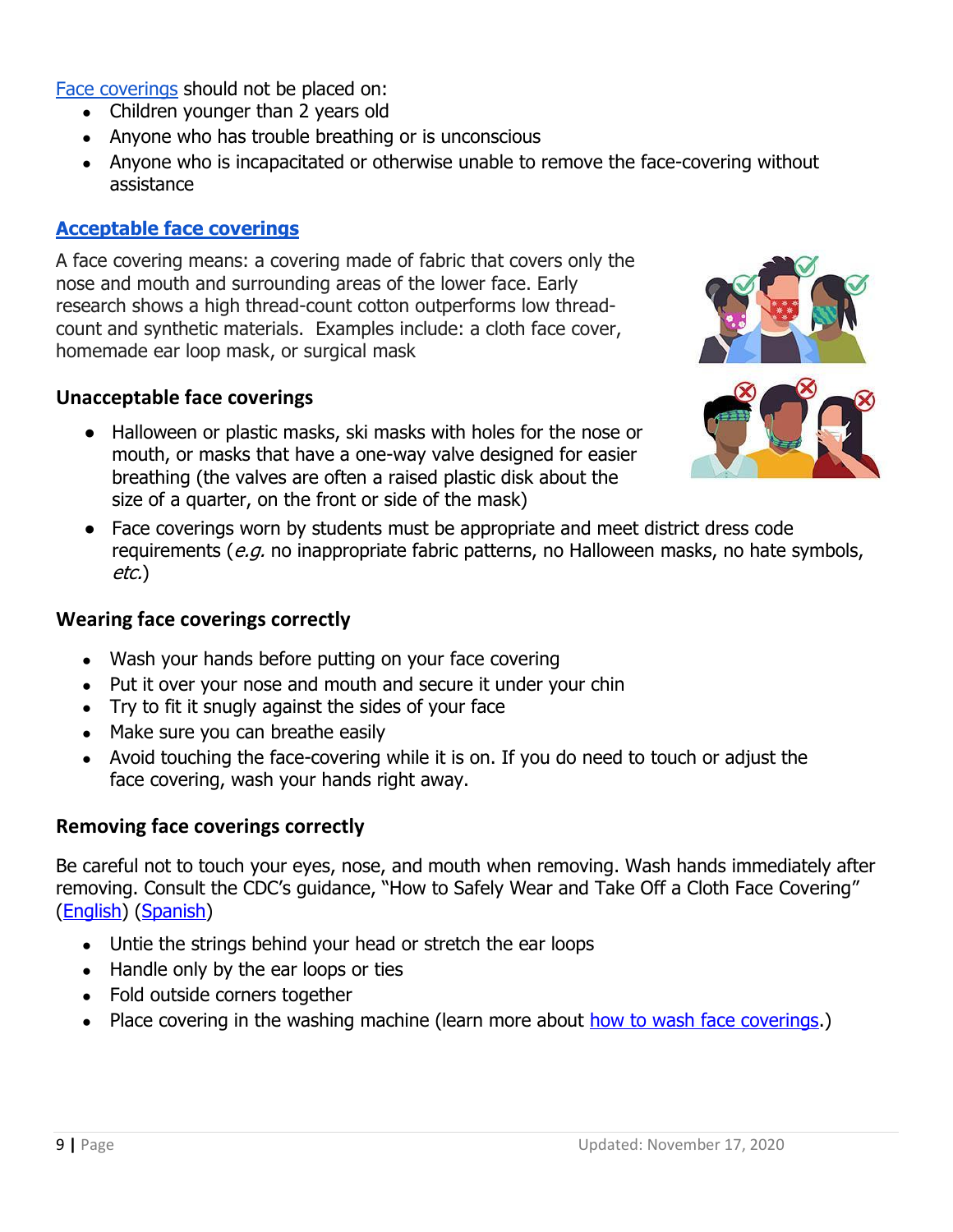### Hand Hygiene

Frequent hand hygiene is one of the most important preventative practices to help slow the spread of COVID-19 and will be encouraged at school. Hand hygiene stations will be accessible on campus.

Students and staff will be required to wash or sanitize their hands upon arrival to school each day before entering the classroom. Time for hand hygiene will be scheduled throughout the day including before eating and before returning to the classroom after recess.

#### **Five steps to proper handwashing**

- 1. Wet your hands with clean, running water (warm or cold), turn off the tap, and apply soap.
- 2. Lather your hands by rubbing them together with the soap. Lather the backs of your hands, between your fingers, and under your nails.
- 3. Scrub your hands for at least 20 seconds. Need a timer? Hum the "Happy Birthday" song from beginning to end twice.
- 4. Rinse your hands well under clean, running water.
- 5. Dry your hands using a clean towel or air dry them.

Handwashing is a Family Activity



#### **How to use hand sanitizer**

- Apply the hand sanitizer to the palm of one hand (read the label to learn the correct amount).
- Rub the sanitizer over all the surfaces of your hands and fingers until your hands are dry. This should take around 20 seconds.

#### Cough Etiquette and Other Important Health and Hygiene Practices

Please help us teach your child / children these important preventative measures to reduce the spread of COVID-19 and other illnesses.

- Cough and sneeze away from other people, and into a tissue or into the crook of the elbow, throw the tissue into the trash right away and wash hands.
- Avoid touching the eyes, nose, and mouth with unwashed hands.
- Avoid close contact with anyone who is sick.
- Maintain a six (6) foot physical distance from others outside your home. Keeping distance from others is especially important for individuals at higher risk for severe illness.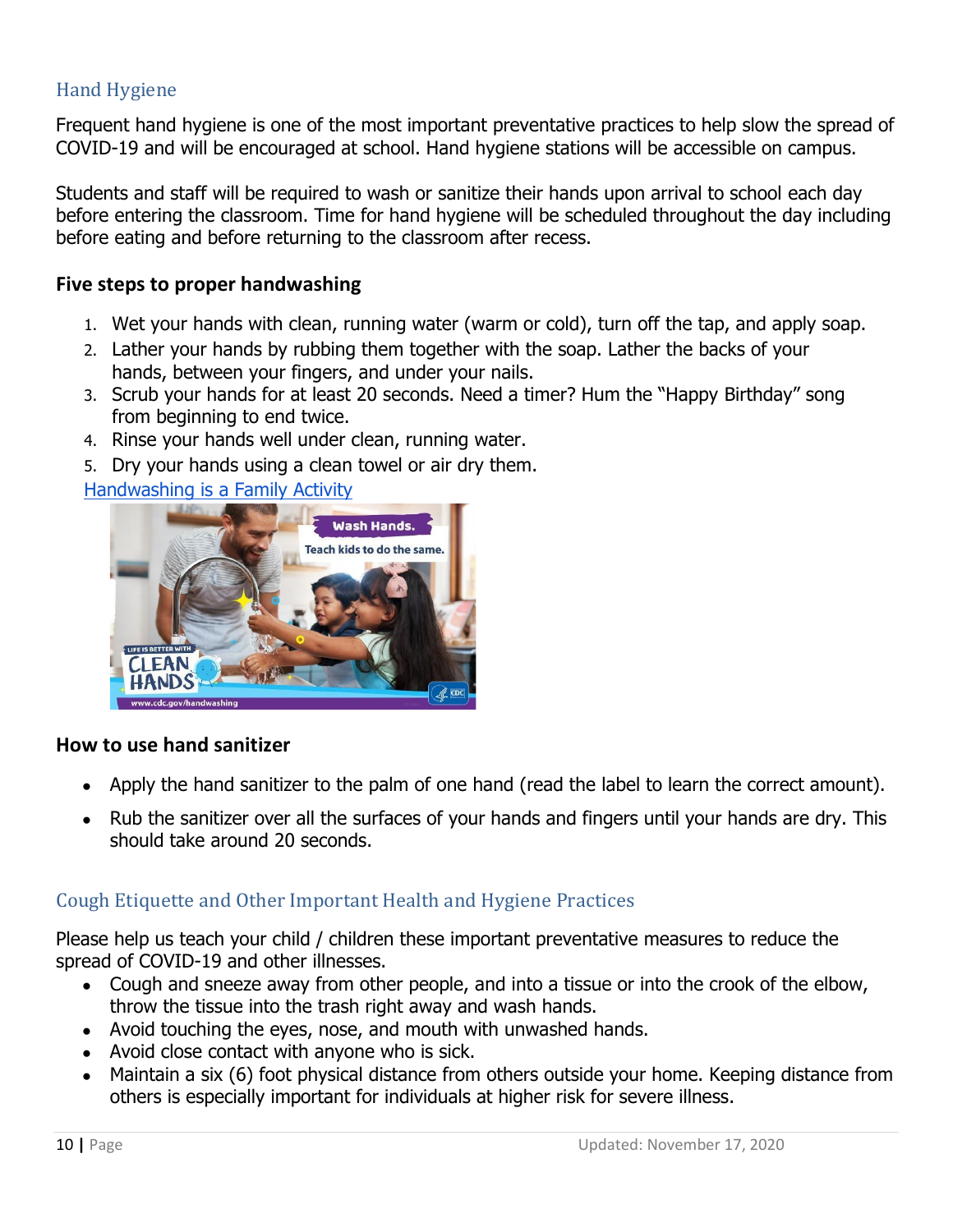• Please discuss the importance of physical distancing measures while not at school, including discouraging students from gathering elsewhere.

*Encourage your child to ask questions and express their feelings with you and their teachers. Remember that your child may have different reactions to stress; be patient and understanding. Prevent stigma by using facts and reminding students to be considerate of one another.* 

#### Immunizations

Immunization requirements for admission to school remain unchanged for the 2020-2021 school year. According to the California Department of Public Health's Shots for School website https://www.shotsforschool.org "Even with current school closures, immunization requirements for admission to school or child care in California for the 2019-2020 and 2020-2021 school year remain in place."

#### **Flu Vaccine**

Marin County Public Health strongly recommends that all Marin County residents 6 months and older get their seasonal flu vaccine. Visit https://flu.marinhhs.org/where-get-vaccinated to find out where to get vaccinated.

# **School Health Office**

If a child develops symptoms at school, parents / guardians will be contacted to pick up their child within 30 minutes. If the school is unable to reach the child's parents within 5 minutes, the emergency contact will be called to pick up the child. The student cannot wait in an isolation area for the rest of the school day.

Parents / guardians, teachers, and staff should instruct students to visit the school health office only if they are sick or injured. The school health office is a high-risk area that should only be used if medical assistance is necessary. If the health concern is not urgent, teachers and staff will attempt to resolve the matter with first aid interventions before sending a student to the school health office.

**If you or your children are feeling worried or anxious, they can sometimes present with physical symptoms (e.g., headache, abdominal pain). Help your child learn how to deal with that anxiety in a healthy way**.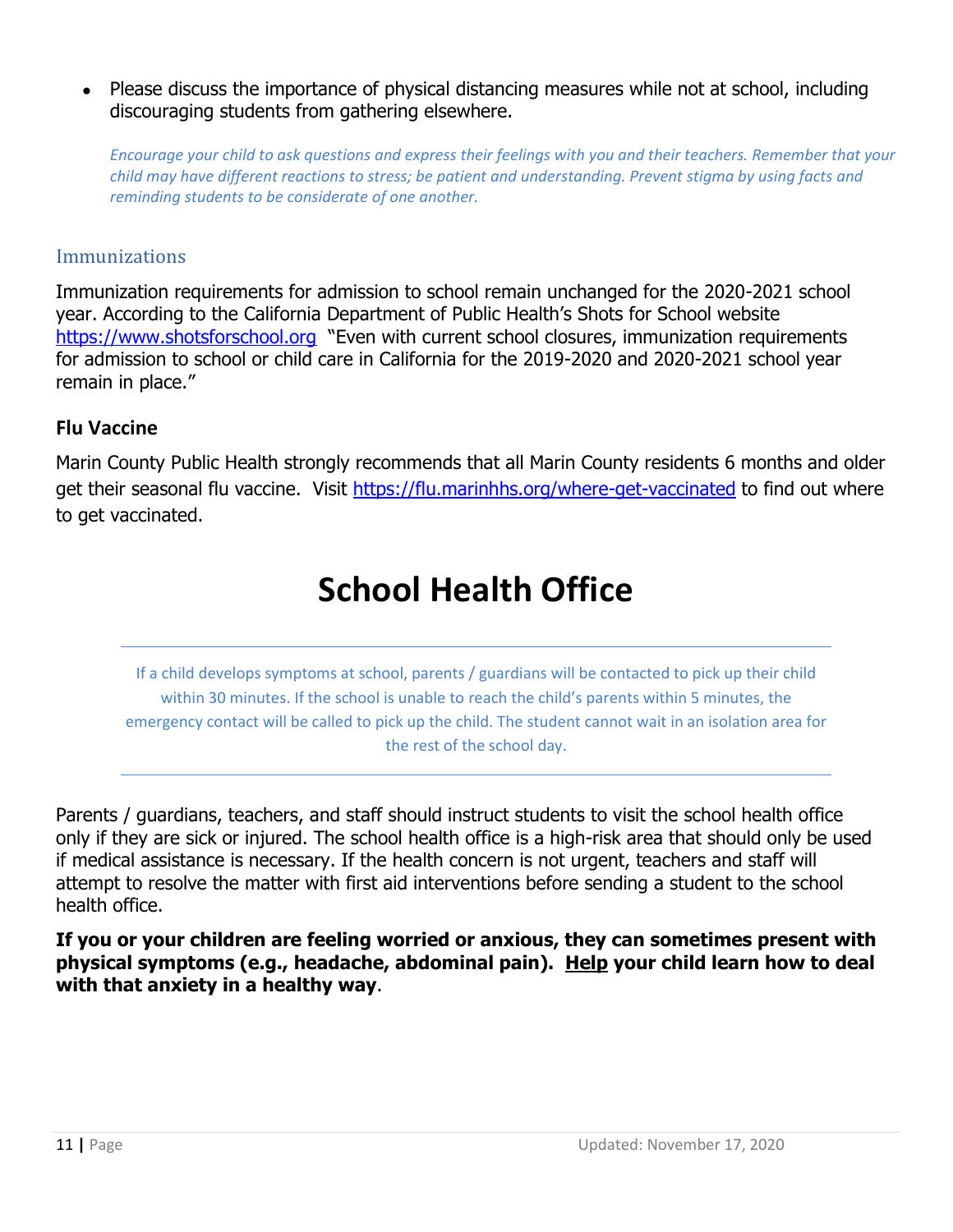#### Isolation Protocol: If a Student Develops Symptoms at School

If a student develops a fever of 100.4°F or higher and/or symptoms consistent with COVID-19, your child will be placed in an isolation area and observed until they are picked up. Students must be picked up within 30 minutes by you or your identified emergency contact.

- Parents / guardians must always have a plan for picking up their child. Siblings and/or other household members attending school may also require pick-up (see below).
- If a student starts exhibiting symptoms, staff will assure the student is wearing a mask. If not, the student will have a mask placed on them and isolated.
	- Symptomatic students should be picked up **within 30 minutes** by their parent or guardian (or the emergency contact if the school is unable to reach the parent after 5 minutes). **The student cannot wait in an isolation area for the rest of the school day.**
- When the parent arrives to pick up their child, stay in the car, call the office, and wait for the child to be escorted outside. Parents and other visitors are not allowed on campus during this time. **[schools add your preferred contact number here]**
	- o If your child / children have any of the following symptoms (cough shortness of breath / difficulty breathing • loss of taste or smell • fever [100.4°F/38°C or greater] or chills • sore throat • headache • nausea or vomiting • diarrhea), they must schedule COVID-19 testing and/or visit with a healthcare provider *[Effective November* 23, 2020].
		- Siblings and other household contacts will be sent home.
		- Students may return to school after they test negative for COVID-19 (with copy of a negative test) or after they are evaluated by a healthcare provider and given an alternate diagnosis (with clearance from healthcare provider to return to school).
		- If they are not tested or evaluated by a healthcare provider, they must stay at home and isolate for at least 10 days **(Test or 10)**.
		- $\circ$  If your child / children have any *one* of the following symptoms (body ache fatigue congestion / runny nose), they may return to school after their symptoms have improved. Siblings and other household contacts will *not* be sent home. COVID-19 testing and/or healthcare provider evaluation are *not* necessary unless required by a school nurse who suspects COVID-19 *[Effective November 23, 2020].*
- Please **inform the point of contact** at your school as soon as possible if your child / children are diagnosed with COVID-19.
- **•** Important Note: Children who are *isolating or guarantining at home cannot participate* either in in-person instruction or in any extra-curricular activities (incl. youth sports).
	- Isolation (Separating from others if you have COVID-19): People who are in isolation should stay home until it's safe for them to be around others. In the home, anyone sick or infected should separate themselves from others by staying in a specific "sick room" or area and using a separate bathroom (if available).
	- Quarantine (Staying home if exposed to COVID-19): People in quarantine should stay home, separate themselves from others, and monitor their health.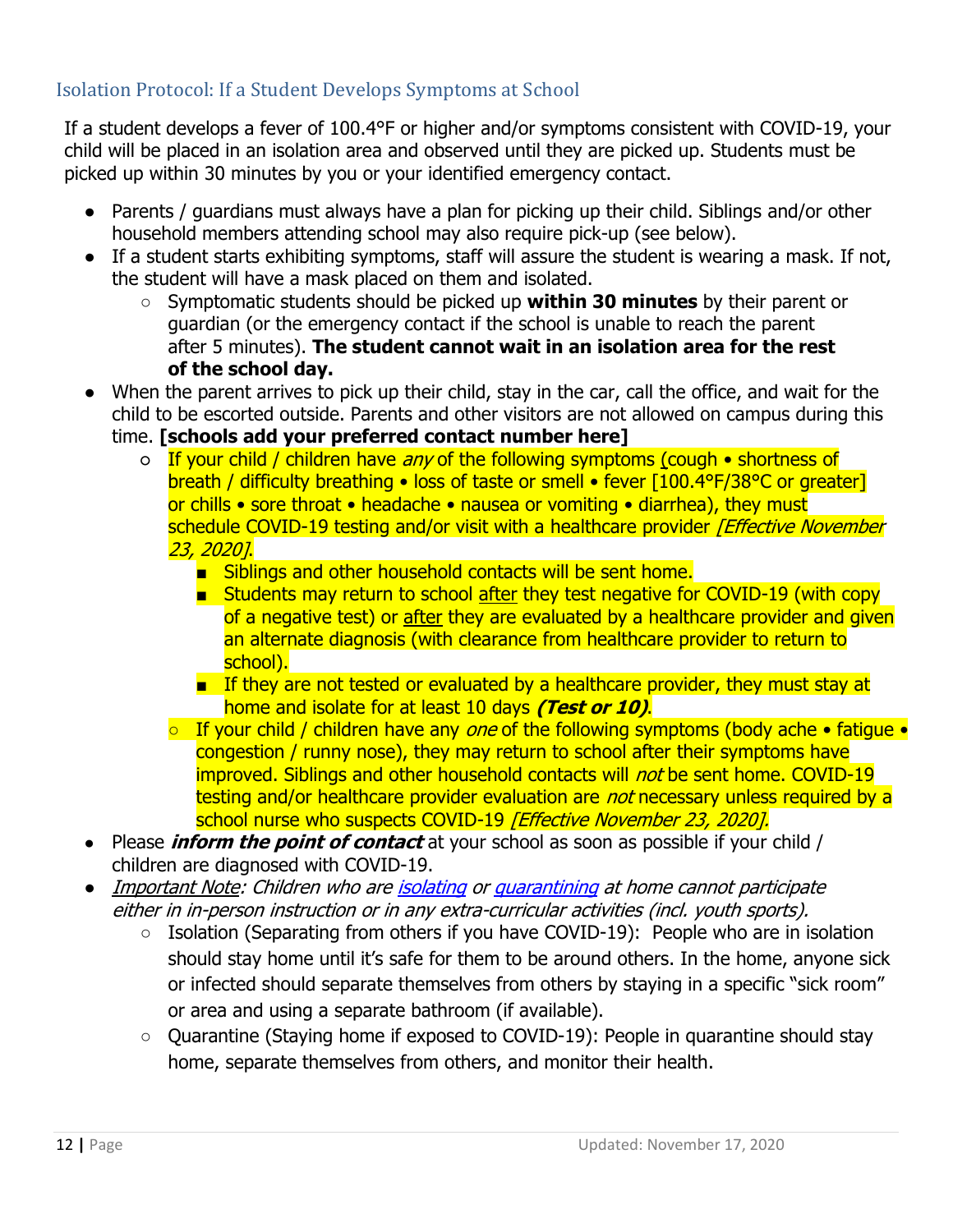#### **MIS-C**

Some children infected with COVID-19 develop an extremely rare condition called Multisystem Inflammatory Syndrome in Children (MIS-C). Children with MIS-C may have a fever and various symptoms, including abdominal (gut) pain, vomiting, diarrhea, neck pain, rash, bloodshot eyes, or fatigue. Contact your healthcare provider immediately if your child has any of these symptoms.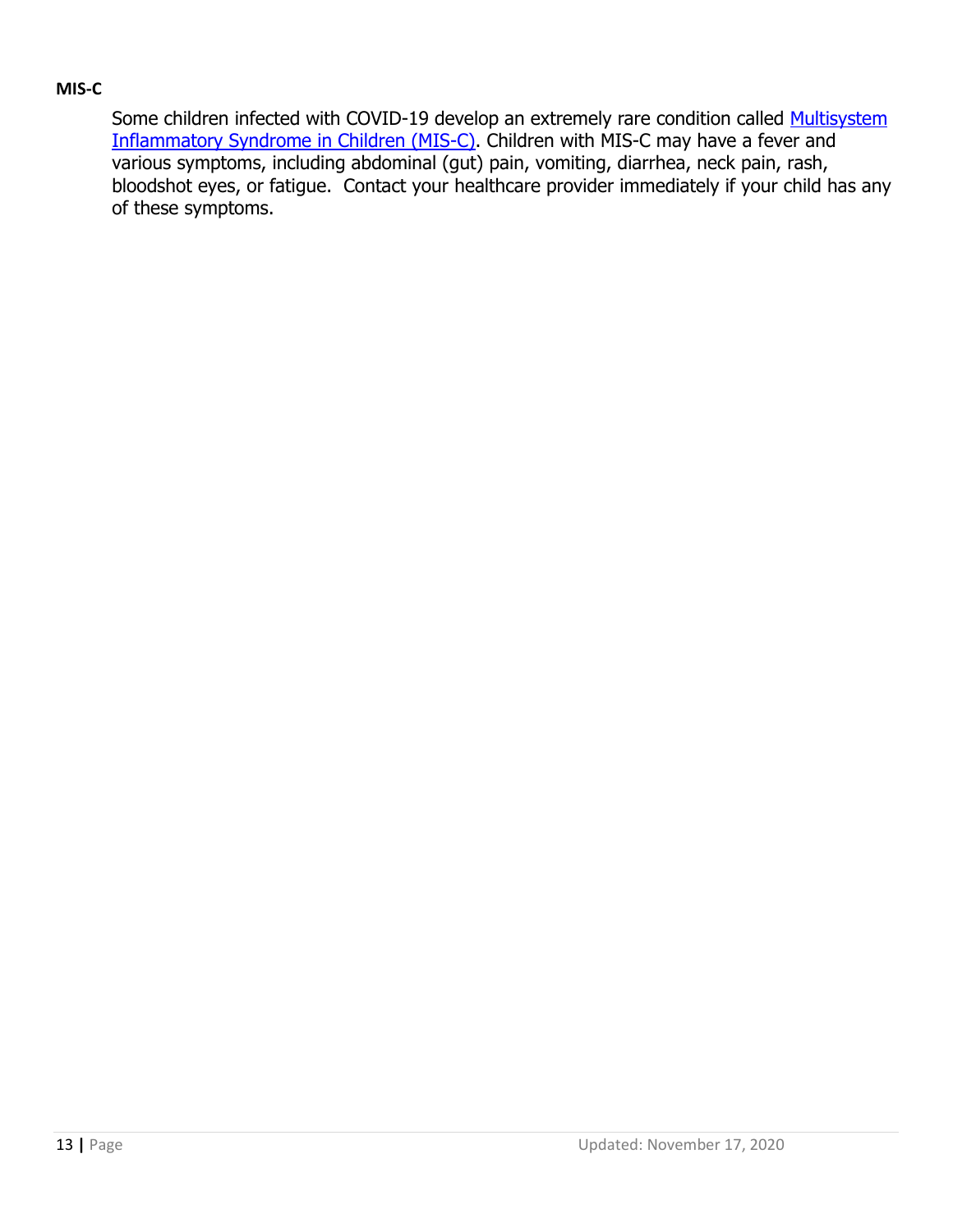#### When to Stay Home from School

#### Students should **NOT** come to school:

- **•** If your child / children have any of the following symptoms (cough  $\bullet$  shortness of breath / difficulty breathing • loss of taste or smell • fever [100.4°F/38°C or greater] or chills • sore throat • headache • nausea or vomiting • diarrhea), they must schedule COVID-19 testing and/or visit with a healthcare provider *[Effective November 23, 2020]*.
	- They must schedule COVID-19 testing and/or visit with a healthcare provider.
	- o Siblings and other household contacts must stay home until a negative COVID-19 test is confirmed or a healthcare provider gives an alternate diagnosis (e.g., migraine, strep throat).
	- The sick person may return to school after they test negative for COVID-19 (with copy of a negative test) or after being evaluated by a healthcare provider and given an alternate diagnosis (with clearance from the healthcare provider to return to school);
		- o if the sick person's symptoms have improved **AND** the person is fever-free for > 24 hours w/o fever reducing medications.
	- $\circ$  If the sick person is not tested or evaluated by a healthcare provider, they must stay at home and isolate for at least 10 days **(Test or 10)**.
- If your child / children have any of the following symptoms (body ache fatigue congestion / runny nose), they may return to school after symptoms improved.
	- $\circ$  Siblings and other household contacts do not need to stay home. COVID-19 testing and/or healthcare provider evaluation are *not* necessary unless required by a school nurse who suspects COVID-19 [ Effective November 23, 2020].
- If a household member (incl. caregiver) has  $any$  of the following symptoms (cough  $\bullet$  shortness of breath / difficulty breathing • loss of taste or smell • fever [100.4°F/38°C or greater] or chills • sore throat • headache • nausea or vomiting • diarrhea • body ache • fatigue • congestion / runny nose) [Effective November 23, 2020].
	- o They should contact their healthcare provider or schedule testing immediately.
	- $\circ$  Students and staff must stay home until their household member tests negative for COVID-19.
	- $\circ$  If the household member tests positive for COVID-19, your family must quarantine for 14 days from their last contact.
- If they had close contact with a person who tested positive for COVID-19 (e.g., relative, friend). If your child has had close contact with someone who has tested positive for COVID-19, they must stay at home and quarantine for 14 days after their last contact with the person who has COVID-19.
- Students with known underlying health conditions may be at increased risk of severe illness. These health conditions may include diabetes (Types I and II), immune system deficiencies, or chronic respiratory conditions. If your child has a chronic health condition, please consult with your child's healthcare provider to determine if/when it is safe to attend school.

Any student or staff member who has tested positive for COVID-19 or who has been exposed to COVID-19 must stay home from school and follow Marin County Public Health's At Home Quarantine & Isolation Safety Guidance. Parents / guardians must notify the school immediately if their child or household member tests positive for COVID-19 or if a household member may have been exposed to COVID-19. [Enter school identified contact here] at the [Modify to your district/program name] District Office. This information will be kept confidential.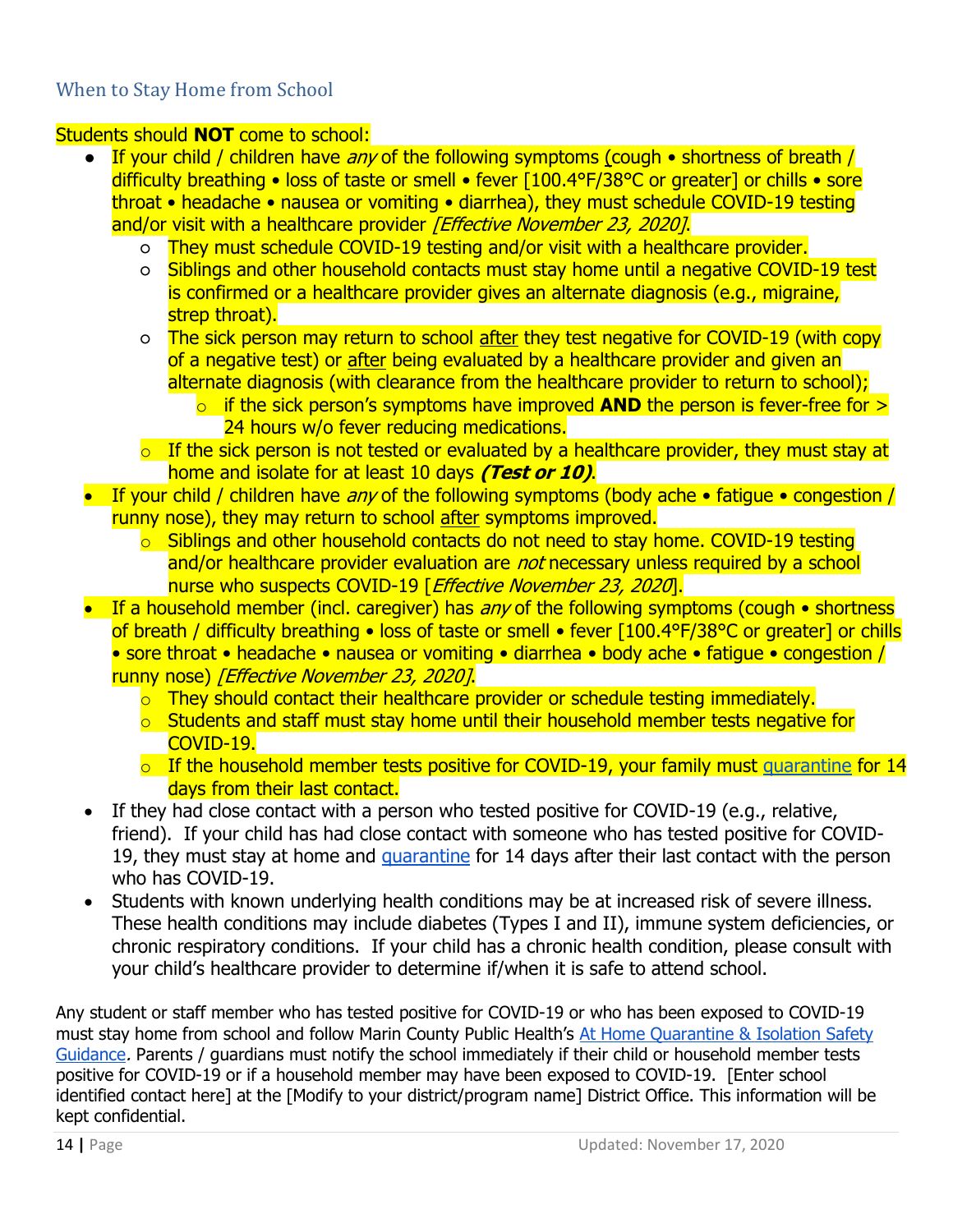#### When to Return to School

#### **"My child tested positive for COVID-19 but had no symptoms."**

If your child continues to have no symptoms, they can return to school after 10 days have passed since they had a positive viral test for COVID-19. Retesting is not required and not advised. If your child develops symptoms after testing positive, contact your healthcare provider.

### **"My child tested positive for COVID-19 and had symptoms."**

A child who tested positive for COVID and had symptoms can return to school 10 days after their symptoms first appeared *and* their symptoms have been improving *and* they have been fever-free for 24 hours without the use of fever-reducing medications.

#### **"My child stayed home or was sent home because of COVID-19 symptoms."**

- If your child / children had  $any$  of the following symptoms (cough  $\bullet$  shortness of breath / difficulty breathing • loss of taste or smell • fever [100.4°F/38°C or greater] or chills • sore throat • headache • nausea or vomiting • diarrhea), they may return to school after they test negative for COVID-19 (with copy of a negative test) or after being evaluated by a healthcare provider and given an alternate diagnosis (with clearance from healthcare provider to return to school);
	- o Symptoms must be improved **AND** child / children must be fever-free for > 24 hours w/o fever reducing medications. [Effective November 23, 2020].
- A school nurse may require COVID-19 testing and/or healthcare provider evaluation if they suspect COVID-19 in a child with body ache • fatique • congestion / runny nose [*Effective*] November 23, 2020].

#### **"My child or a household member was exposed to COVID-19 (at school or at home)."**

If your child or household member was exposed to COVID-19, they must stay at home and quarantine for 14 days after their last contact with the COVID positive person. Your child / children should be tested for COVID-19 five to seven days after their last exposure. They must complete a 14-day quarantine and may *not* return to school even if they test negative for COVID-19. Contact your healthcare provider to review isolation and quarantine orders.

If your child develops symptoms during quarantine, they may not return to school until 10 days after their symptoms first appeared *and* their symptoms have been improving *and* they have been fever-free for 24 hours without the use of fever-reducing medications.

#### **"My child was diagnosed with another illness / communicable disease."**

Depending upon the illness, a clearance from the student's healthcare provider may be required for return to school after illness. School Notices will be sent for other diseases (as indicated) according to the MCOE Student Health Manual.

Reference: Marin County Public Health At Home Quarantine & Isolation Safety Guidance.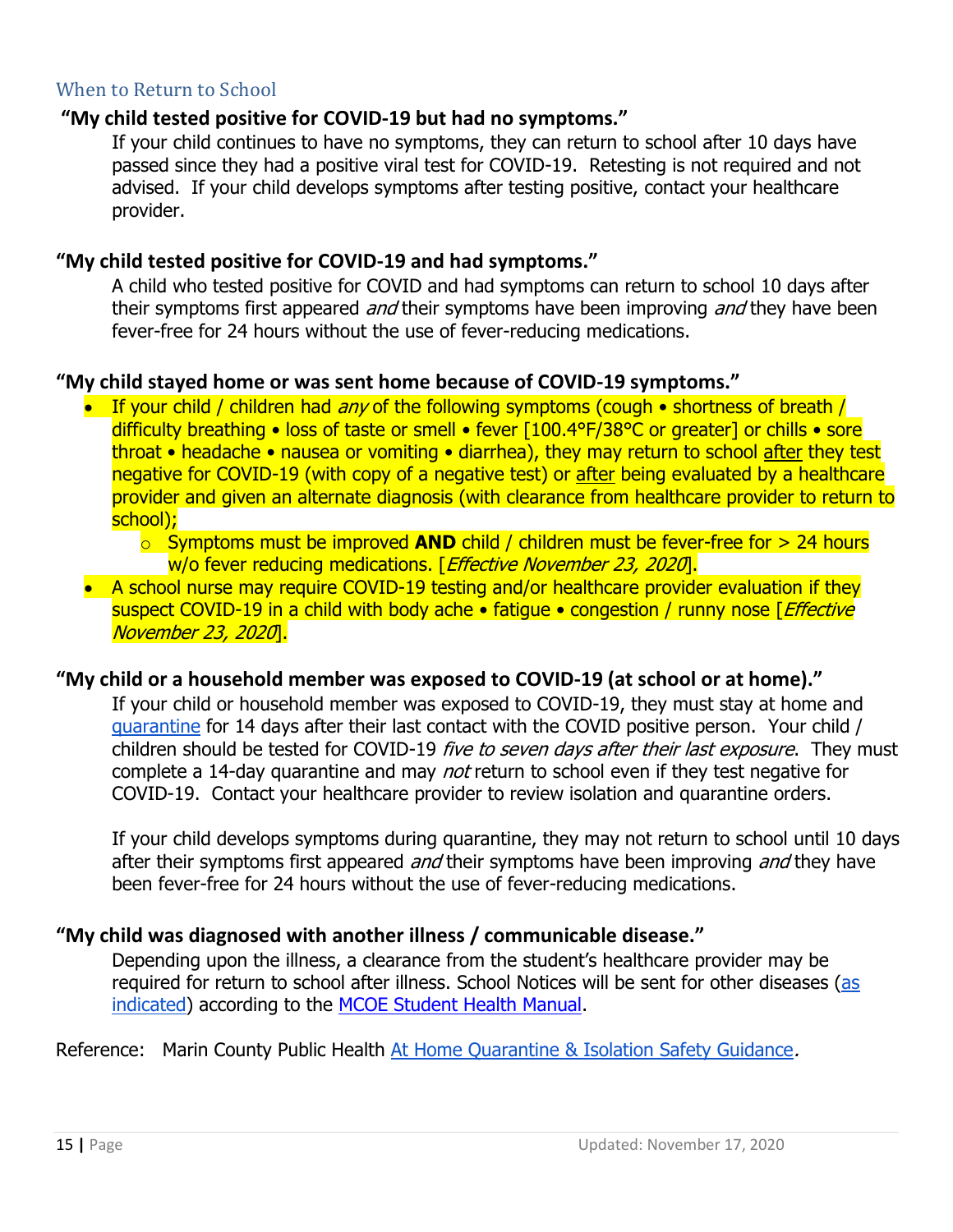# **Communications**

### **School Actions and Communications in Case of Possible Exposure at School**

Families will be notified of school or cohort closures and any restrictions in place to prevent COVID-19 exposure (e.g., limited hours of operation) as soon as possible.